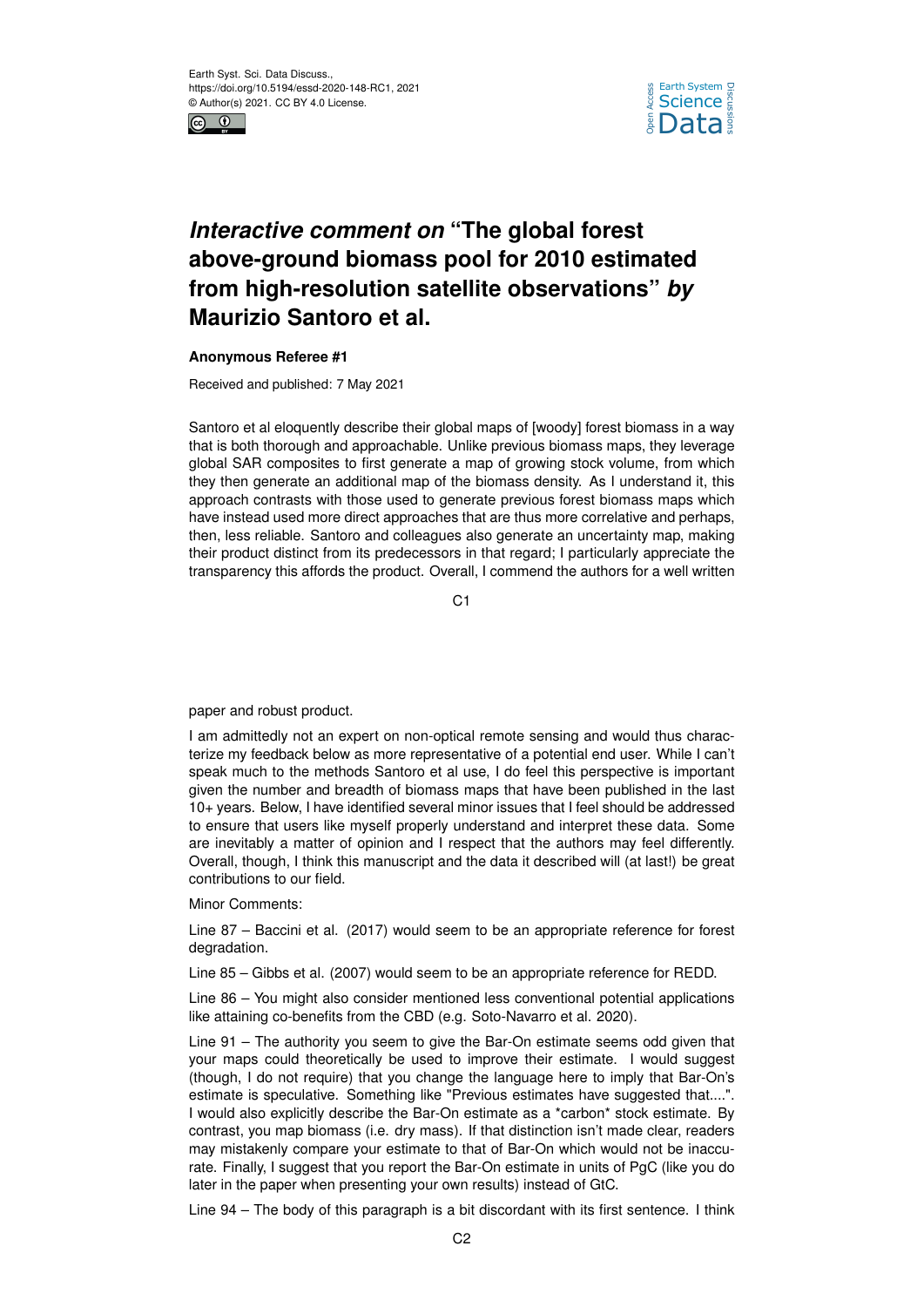your aim here is to say that biomass estimates are uncertain. If that's correct, I think you could do so more effectively. You might do so by changing the second and third sentences to something like: "However, our knowledge of the terrestrial biomass stock is relatively uncertain (Houghton et al. 2009). This uncertainty is well illustrated by the variance among forest biomass estimates: Pan et al..." Otherwise the transition from discussing total biomass C stocks (e.g. Bar-On and Houghton) to forest biomass C stocks (e.g. Pan, FRA) is an abrupt logical leap.

Line 105 – "Observable": do you mean "variable"? This is a term I haven't seen before.

Line 105 – "AGB": From this point forward, I think you're using AGB to implicitly refer to woody AGB (or the biomass of trees). If so, It's worth making that explicitly here. Many less-knowledgeable users of these maps mis-interpret them as representing the AGB of all plants rather than just that of trees and that leads to underestimates. I recommend explicitly defining it here (or earlier). Something like: "AGB (which hereafter we use to refer to aboveground biomass exclusively in forest trees)". And/or changing subsequent mention of "AGB" to "forest AGB". Do you use a certain definition of for forest/woody biomass? E.g. the FAO definition, A certain height, Etc.? If so, it would be worth stating that somewhere (if not here).

Line 115 – Baccini et al. (2012) represents 2007 and Baccini et al. (2017) represents even more recent years.

Line 118 – The year of the Erb reference should be 2018

Line 180 – I think you specifically mean investigations targeting \*direct\* estimation.

Line 198 – The last sentence of this brief paragraph is awkward. Consider rephrasing.

Line 298 – Does your uncertainty layer represent the standard deviation, as you say here, or the standard error? Below it sounds like you're propagating standard errors and the GlobBiomass website lists the uncertainty layer as representing the standard error (https://globbiomass.org/wp-

C3

content/uploads/GB\_Maps/Globbiomass\_global\_dataset.html). Whichever it is, please make it abundantly clear here in the text and make sure your description is accurate and consistent throughout the manuscript (and beyond).

Line 391 – It may also be worth comparing to regional/national AGB maps? Users often want to know whether it is appropriate to use global products to answer local questions. Obviously such a comparison wouldn't be comprehensive but even just showing for a few areas how well your map agrees with local products, might give users a sense of appropriate confidence or caution. This could also instead be done in the discussion if there are studies that have already made these comparisons with your data. One short comment on this manuscript notes that there is at least one such comparison that has been done in the U.S. Perhaps there are others as well and thus no need to do an extra analysis?

## Line 407 – Again, is "standard deviation" correct here?

Figure 2 – How would you explain the areas with ∼100% uncertainty? You don't mention these in the text but I suggest that you do. Are these areas that underwent a land cover change (fire, forest clearing, etc.) c.2010? Or does the model just do a poor job predicting biomass in certain areas (e.g. those with sparse woody vegetation)? It would likely help users to know this. Also, in my examination of your data, uncertainty can exceed the mean estimate (i.e. CV > 100%). How would you explain this to users? Is this a sign that error is not normally distributed? Also, this possibility should be indicated in the figure, either by allowing the colour-bar to surpass 100% or by changing the max label to something like "100+".

Line 418 – It would be prudent to state explicitly here (or wherever you report your first result) that the unit you're using is Mg of \*dry matter\* rather than carbon. Users occasionally assume that biomass maps are reporting carbon stocks.

Line 469 – I feel like your downplaying the fact that your mapped estimates saturate at high values. This is important for users to know and should be stated more frankly than